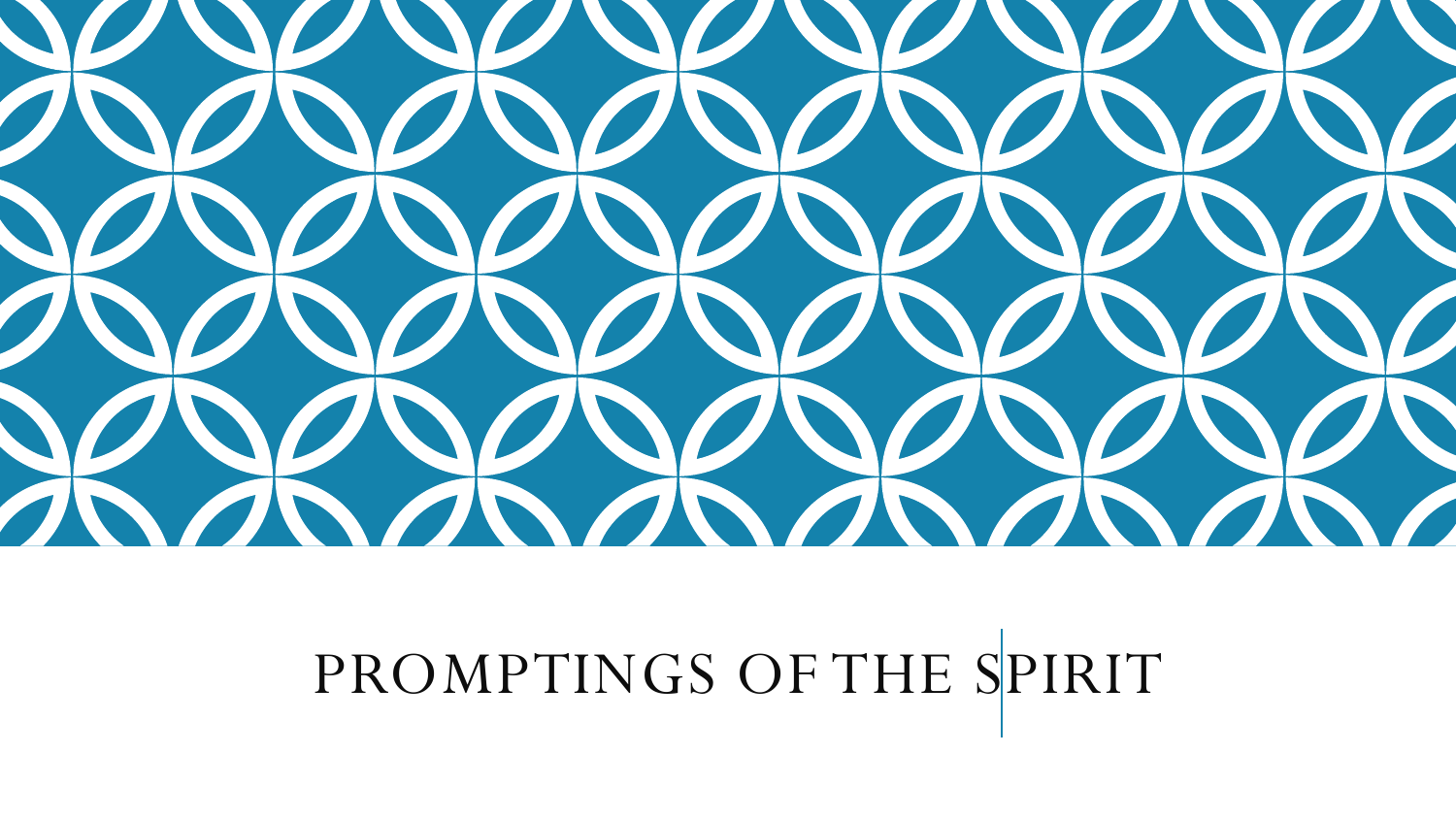#### **SONG OF SONGS 4:1**

How beautiful you are, my love, how very beautiful

Your eyes are doves behind your veil.

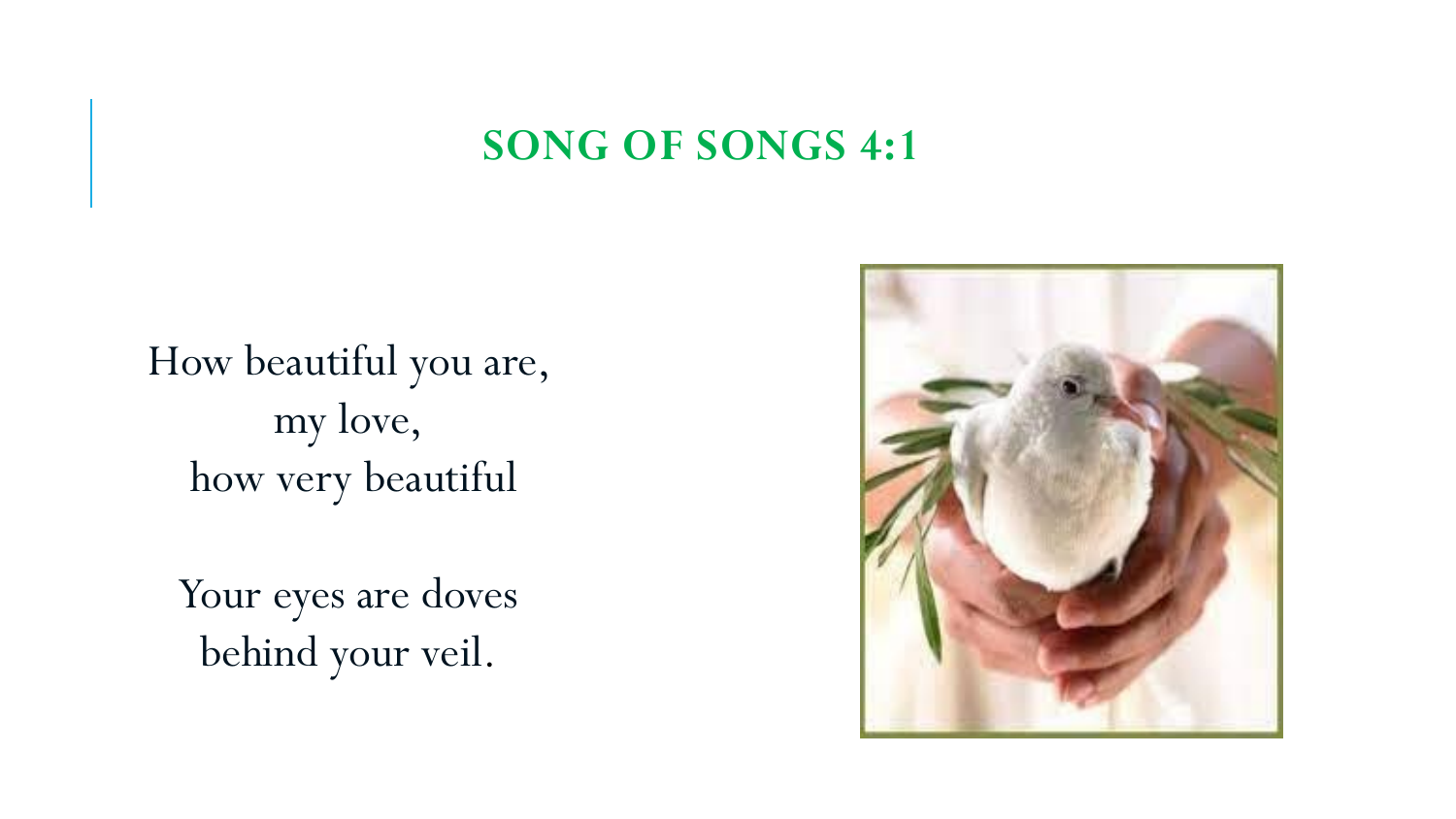#### **SONG OF SONGS 5:12**

His eyes are like doves by the water streams, washed in milk, mounted like jewels.



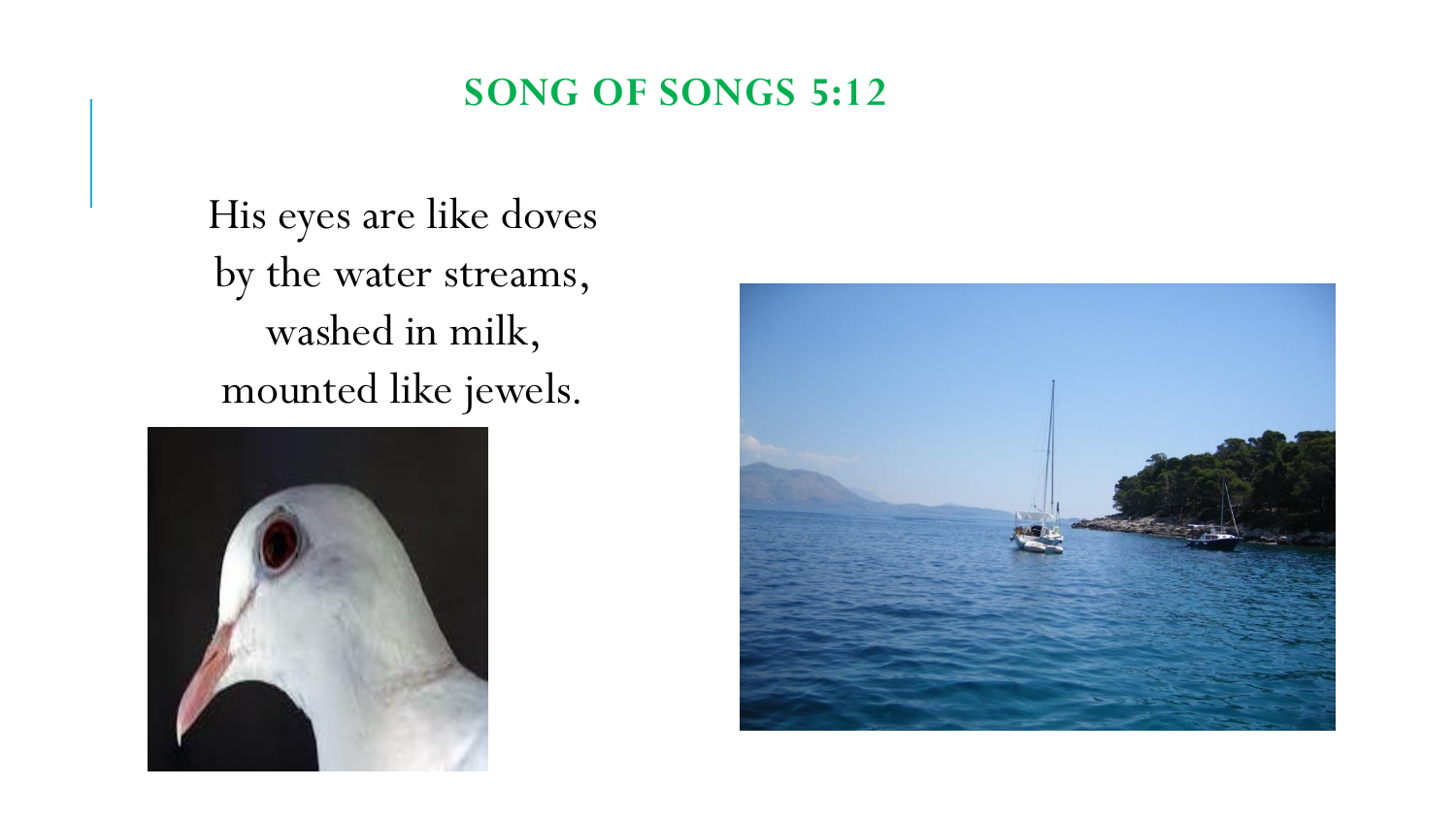# **SÚILE AN CHOILM (RONAN MCDONAGH)**

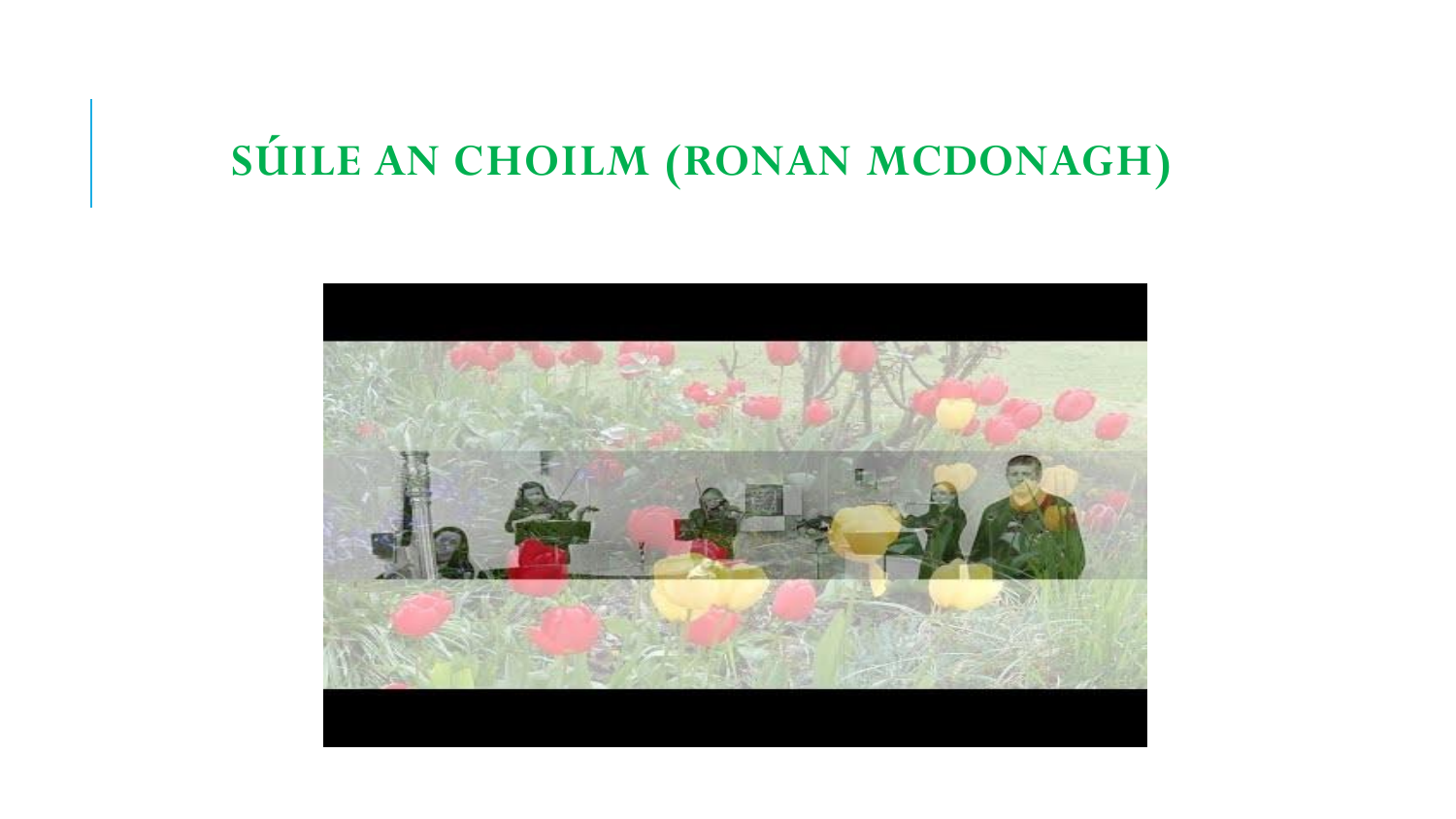## **OPEN MY EYES**



Help me, O God, that my eyes may be merciful, so that I may never suspect or judge from appearances, but look for what is beautiful in my neighbours' soul.

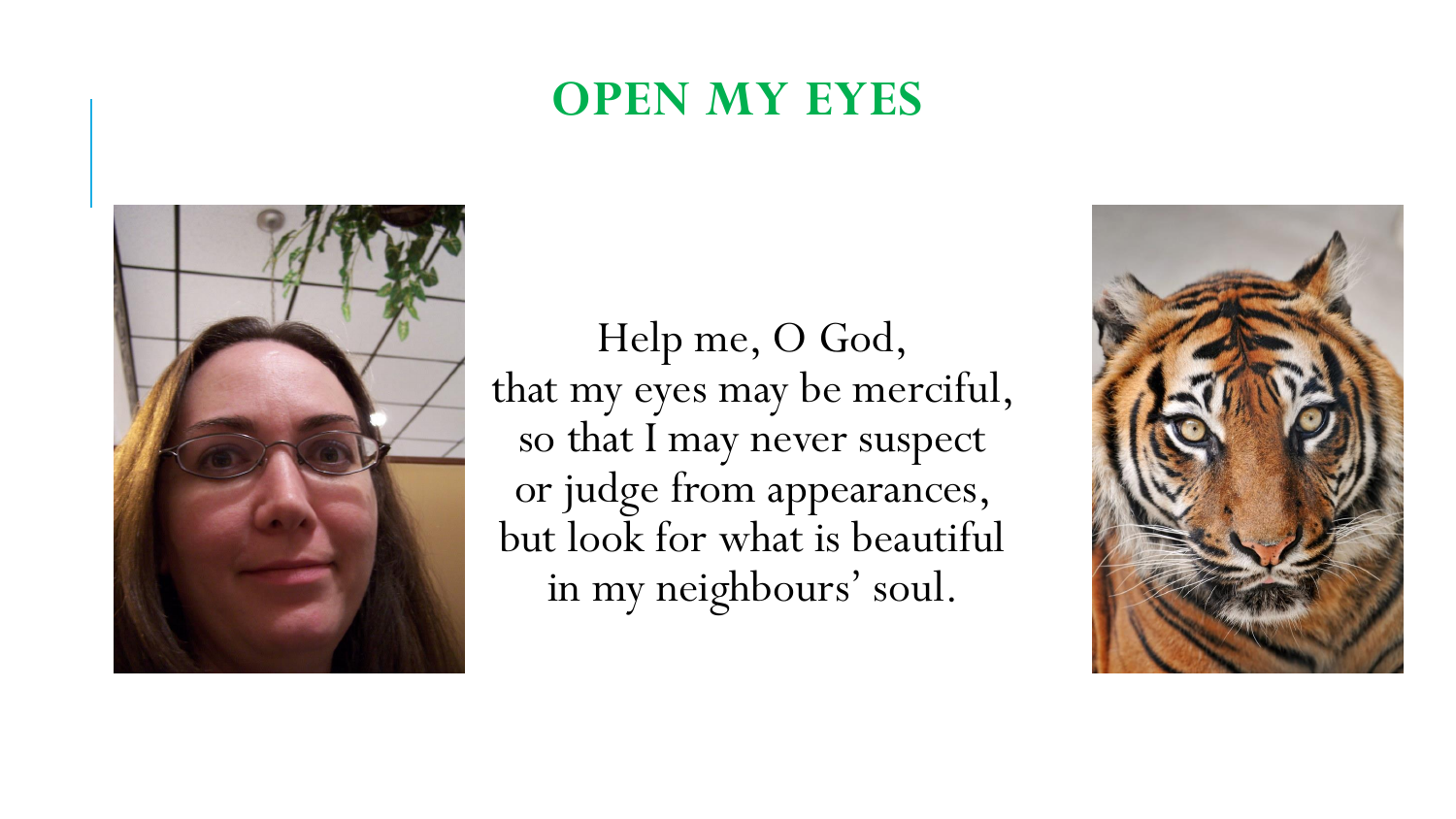# **JOHN 14:25-26**

'I have said these things to you while still with you; but the Advocate, the Holy Spirit, whom the Father will send in my name, will teach you everything and remind you of all I have said to you.'

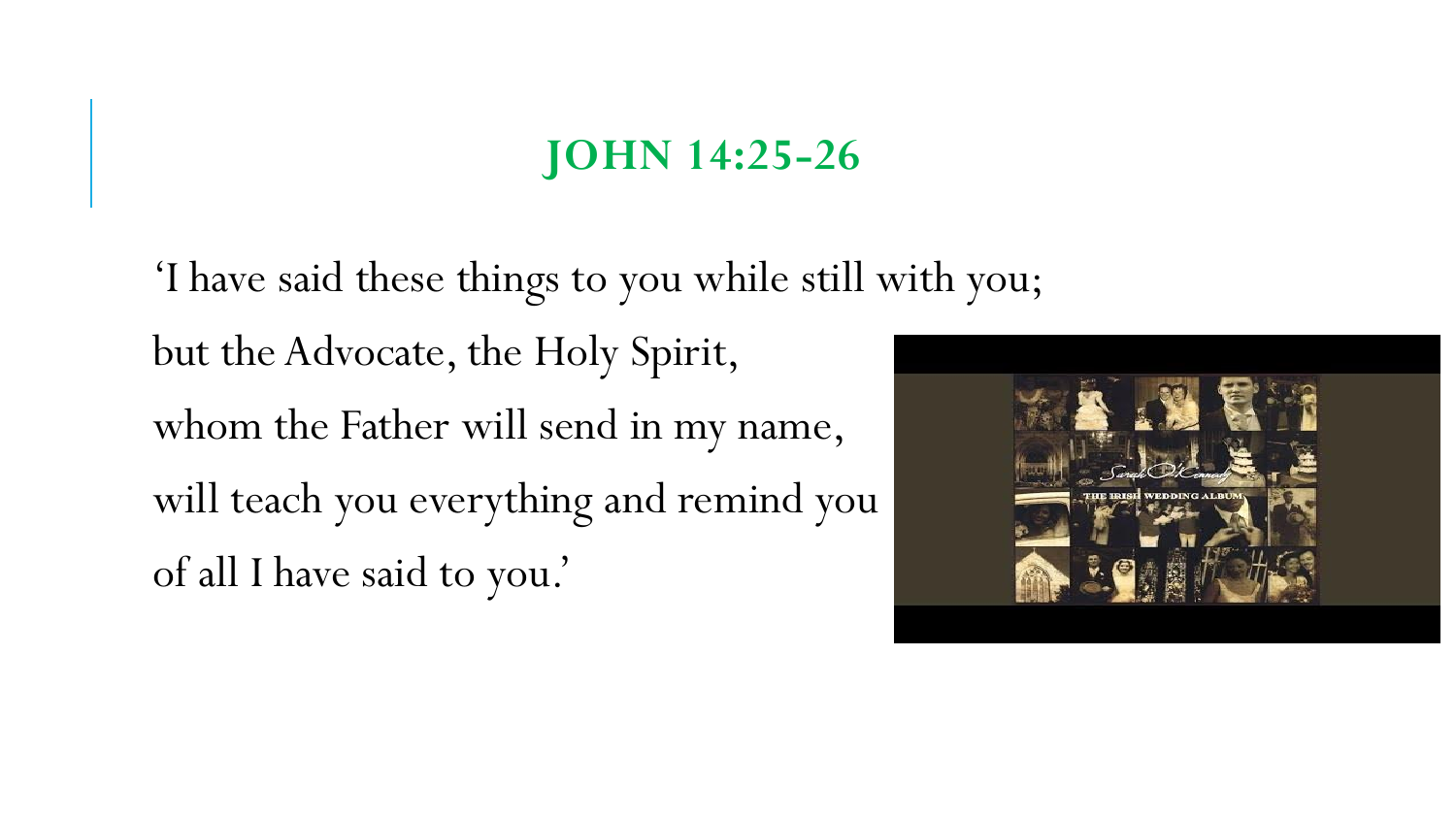# **REFLECTION HILDEGARD OF BINGEN**

"O Holy Spirit, you are the mighty way in which everything that is in the heavens, on the earth, and under the earth,



is permeated with connectedness, permeated with relatedness."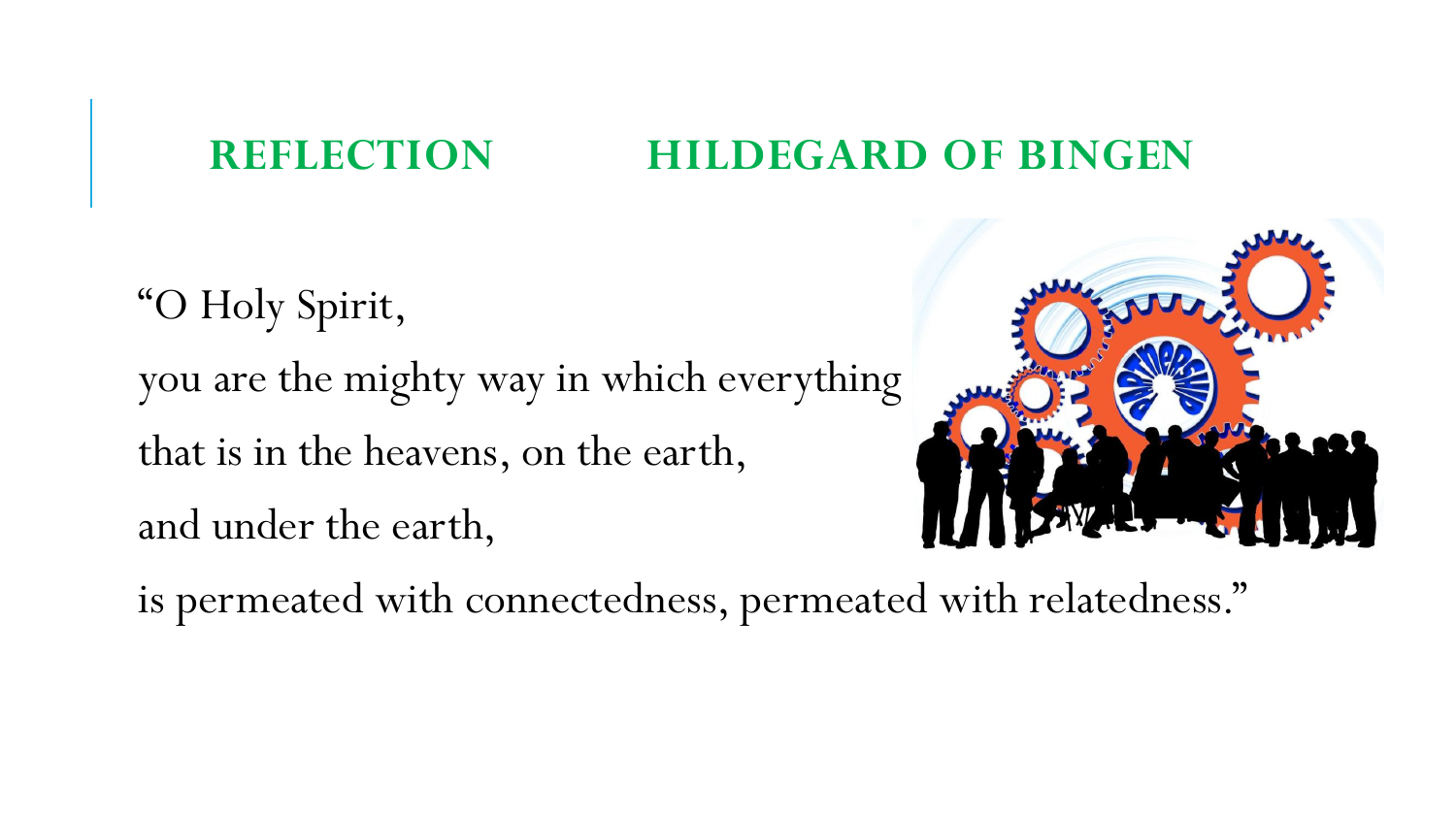**REJOICE AND BE GLAD - HOLINESS – POPE FRANCIS** Not infrequently, contrary to the promptings of the Spirit, the life of the Church can become a museum piece or the possession of a select few.

This can occur when some groups of Christians give excessive importance to certain rules, customs or ways of acting.'

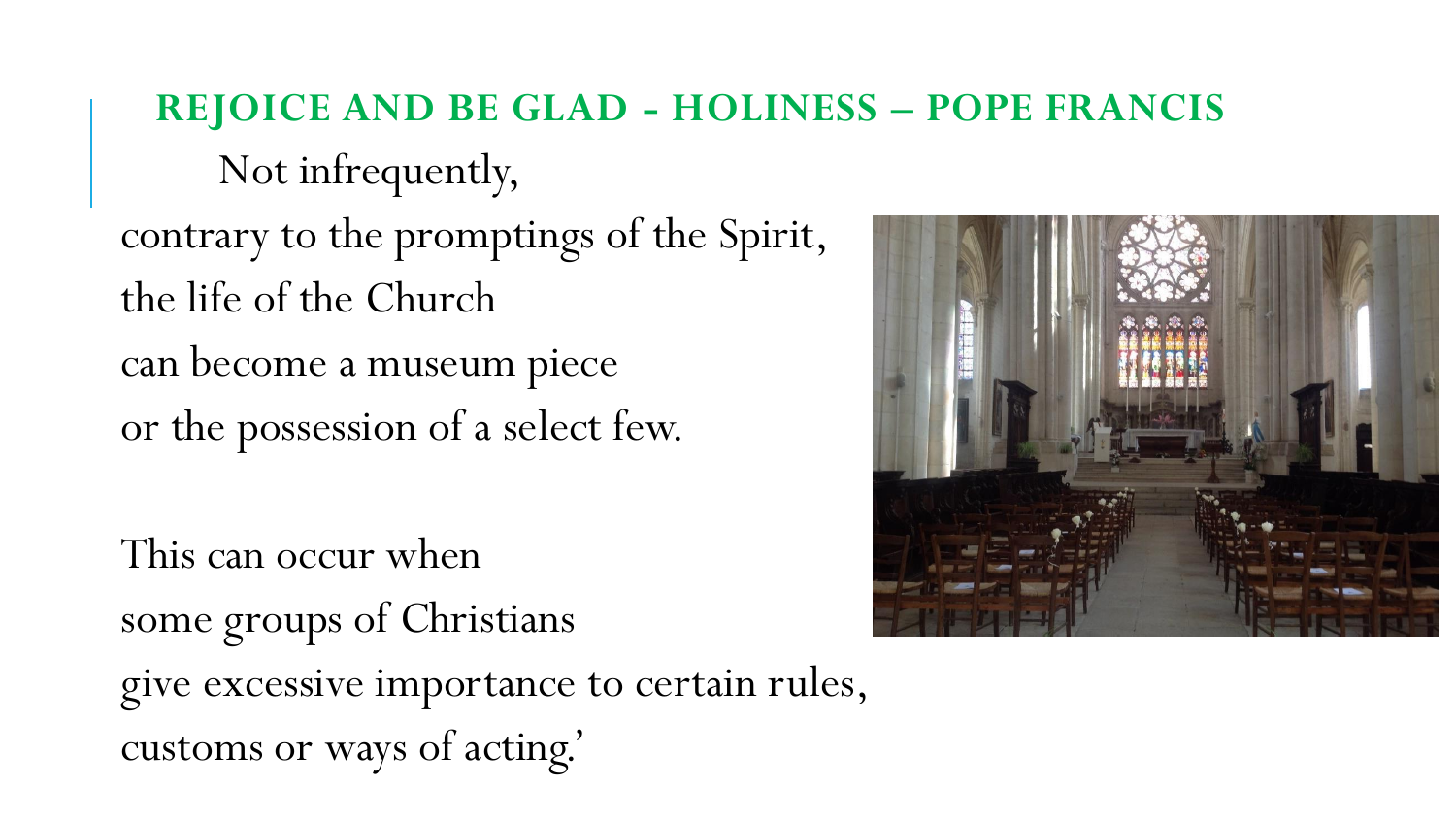# **PRAYER HAIL HOLY QUEEN (ADAPTED)**

#### **All say:**

Greetings to you, O Holy Queen. We salute you, Mother of mercy. You are our life, our sweetness and our hope. As we struggle in our humanity with the difficulties of life we turn to you with tearful eyes and heavy hearts. Let your merciful eyes look kindly upon us and point us with your look of love towards the fruit of your womb, Jesus. O merciful, O loving, O sweet Virgin Mary!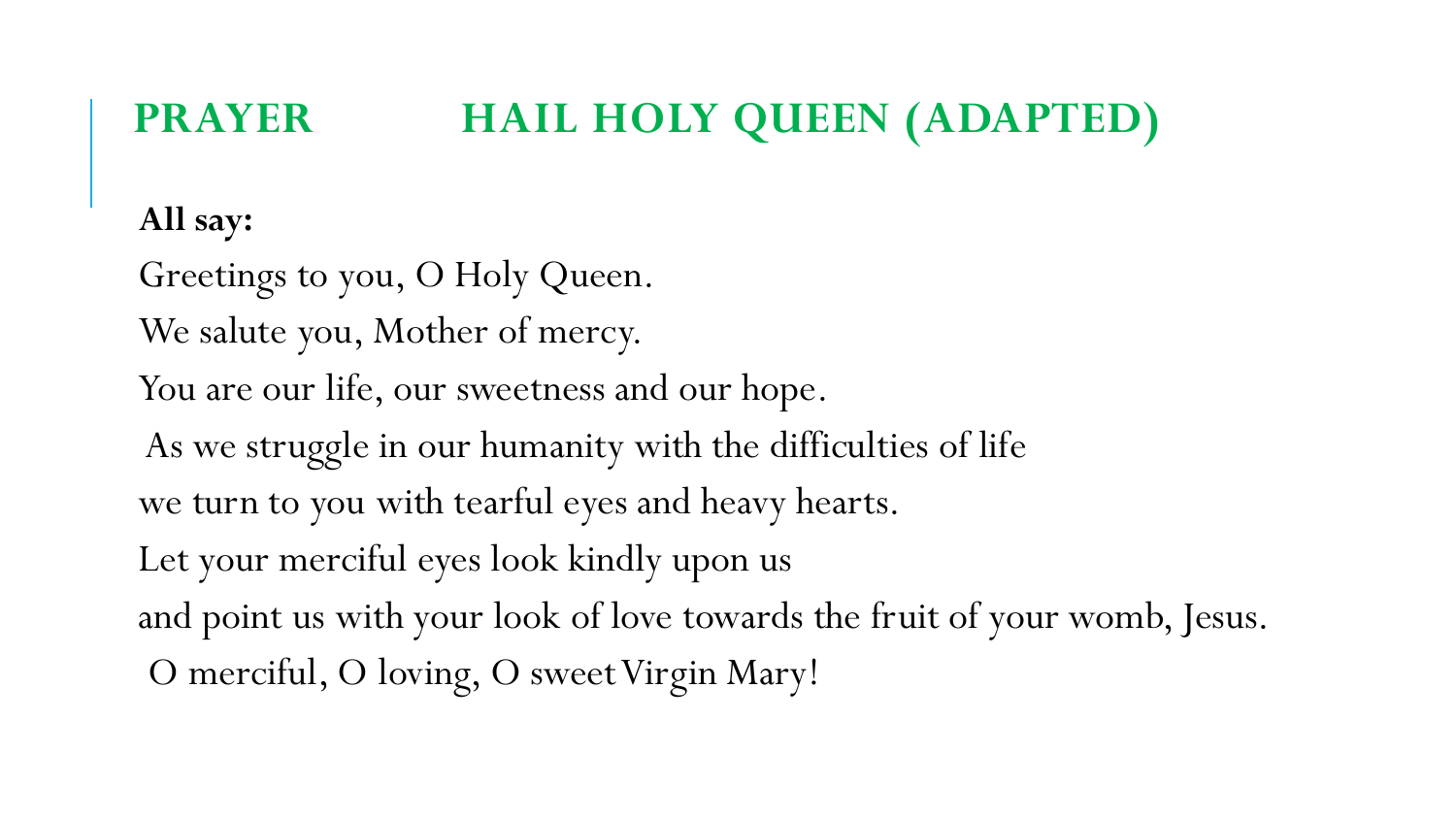# **UNCONSCIOUS BIAS**

- Looking at yourself from a calm distance, you begin to see your own patterns and understand that so much of your behaviour is habitual, knee-jerk reactions. Your immediate feelings are almost always due to childhood conditioning, but they are so deep in your unconscious
- that you have no idea why you're doing what you're doing.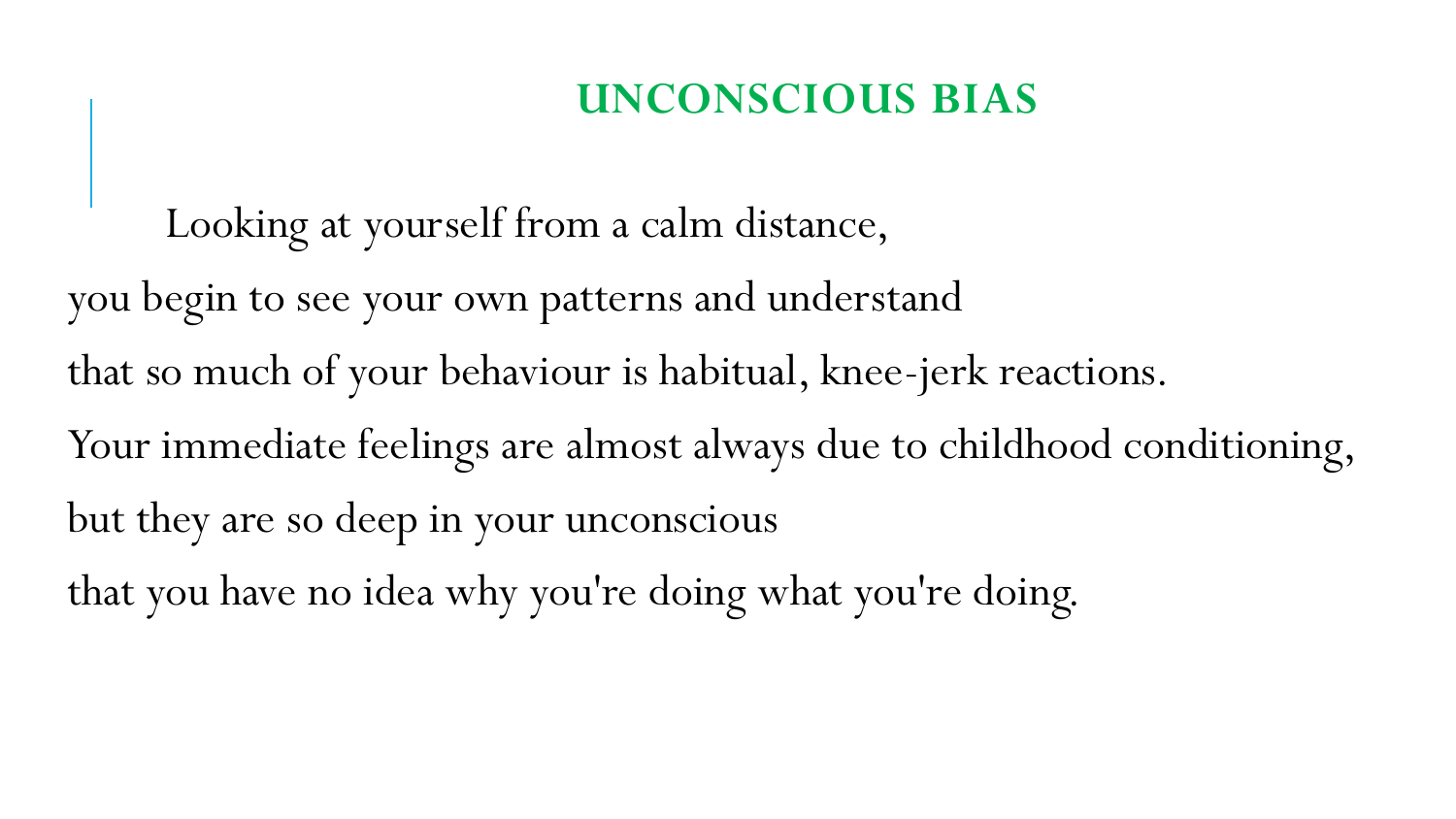#### **CHOOSE LOVE**

So much that we humans do, positive or negative, is automatic brain response; there is very little free-will involved. Every time we choose love, grace, and humility over our habituated brain reactions, we expand our realm of freedom. And love can only happen in the realm of freedom.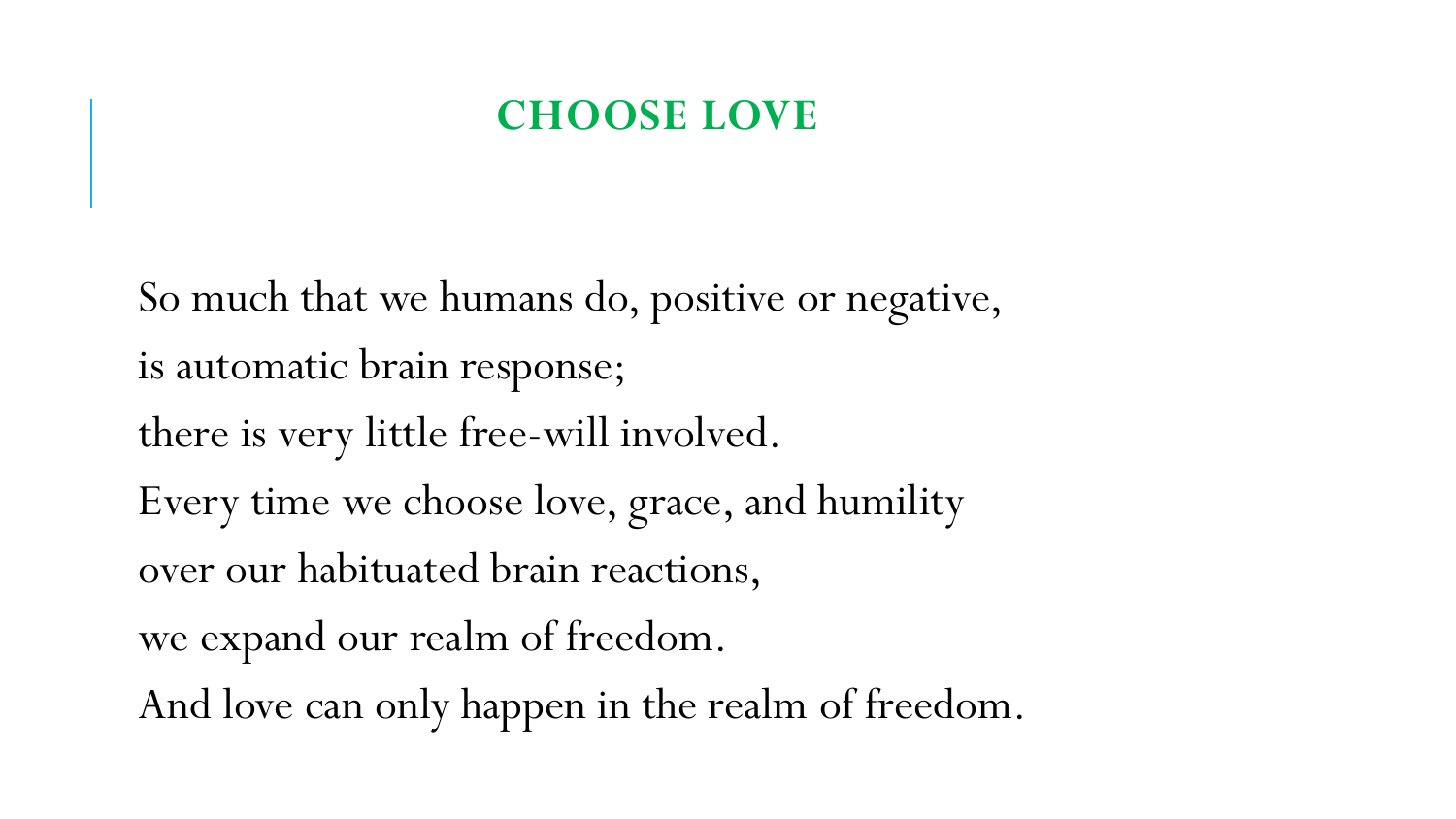#### **A THOUGHT MECHTILDE OF MAGDEBURG**

"The Holy Spirit is our Harpist; all strings which are touched in **Love**, must sound. "

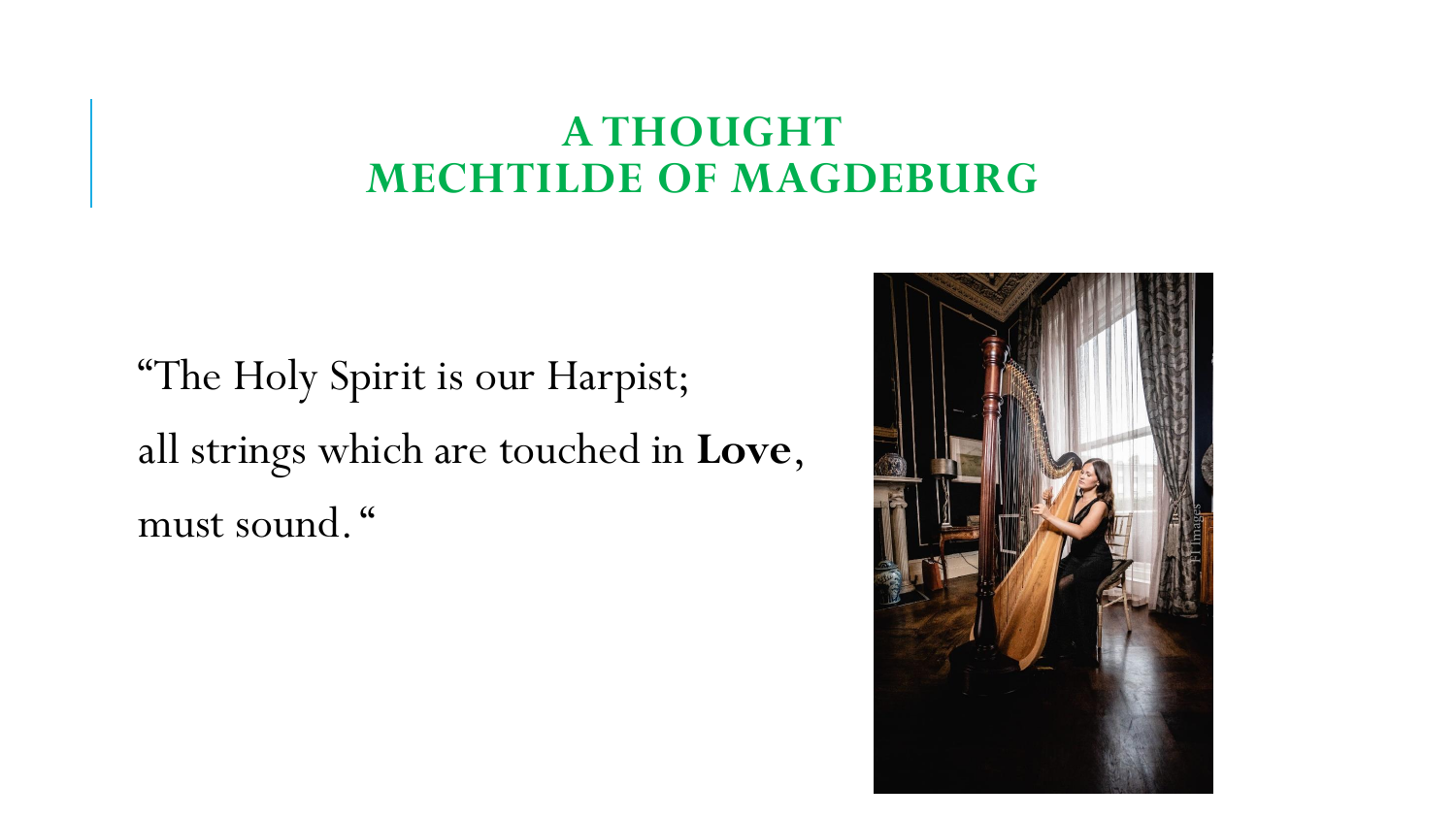#### **MAGNIFICAT OF CONVERSION**

My soul comes in the darkness of unknowing to the secret room of the All Knowing: my spirit seeks understanding in the happenings of these days because God looks upon the people in a new way.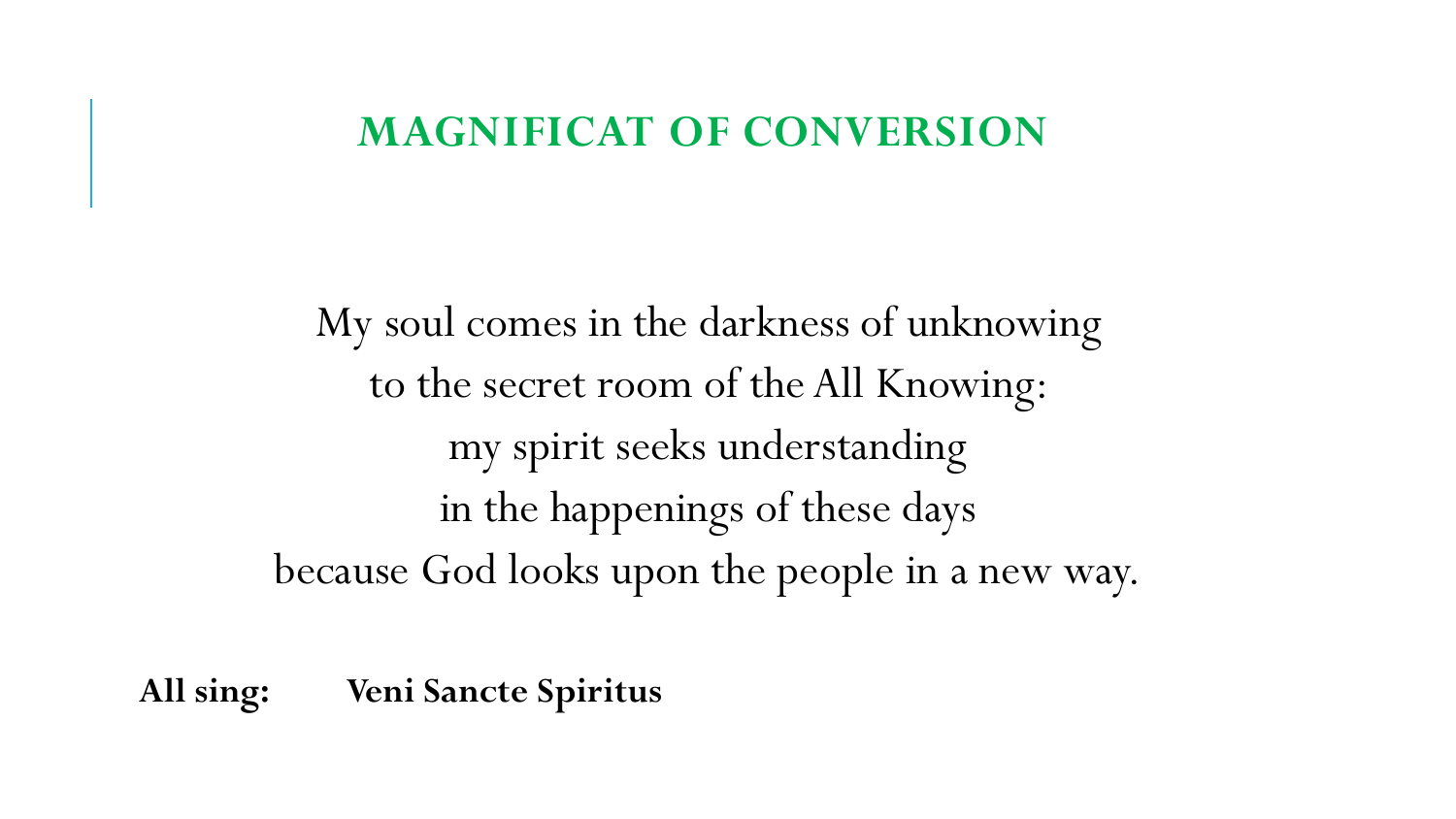#### **SEEING EYE TO EYE MARY AND ELIZABETH**



Monasteria de Llussa 13<sup>th</sup> century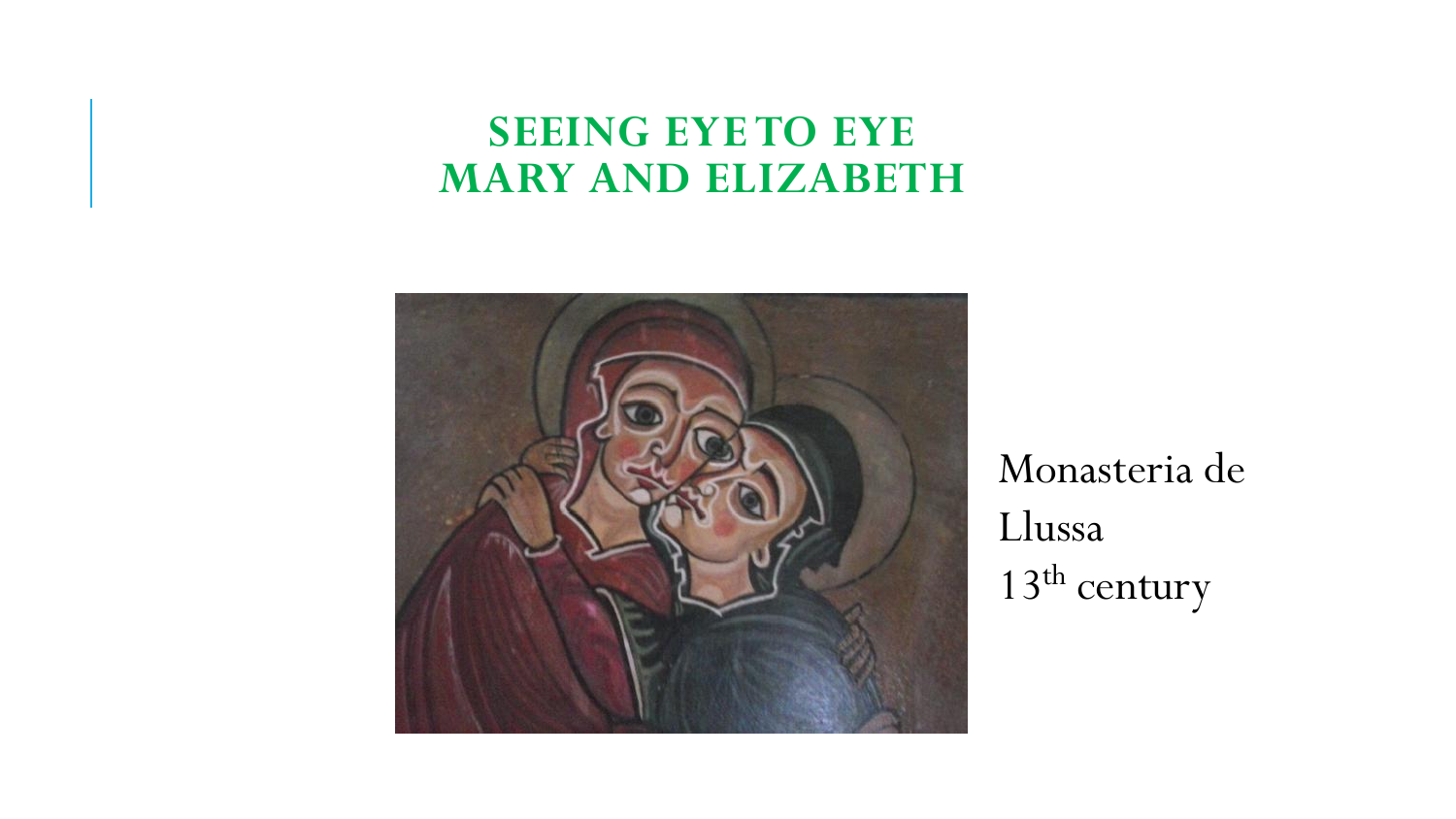Yes, from this day forward all generations will speak of these strange events as wonderful: and those of us who walk blindly trusting will be called blessed, for the presence of the Almighty, the Most Loving One, is felt in our land.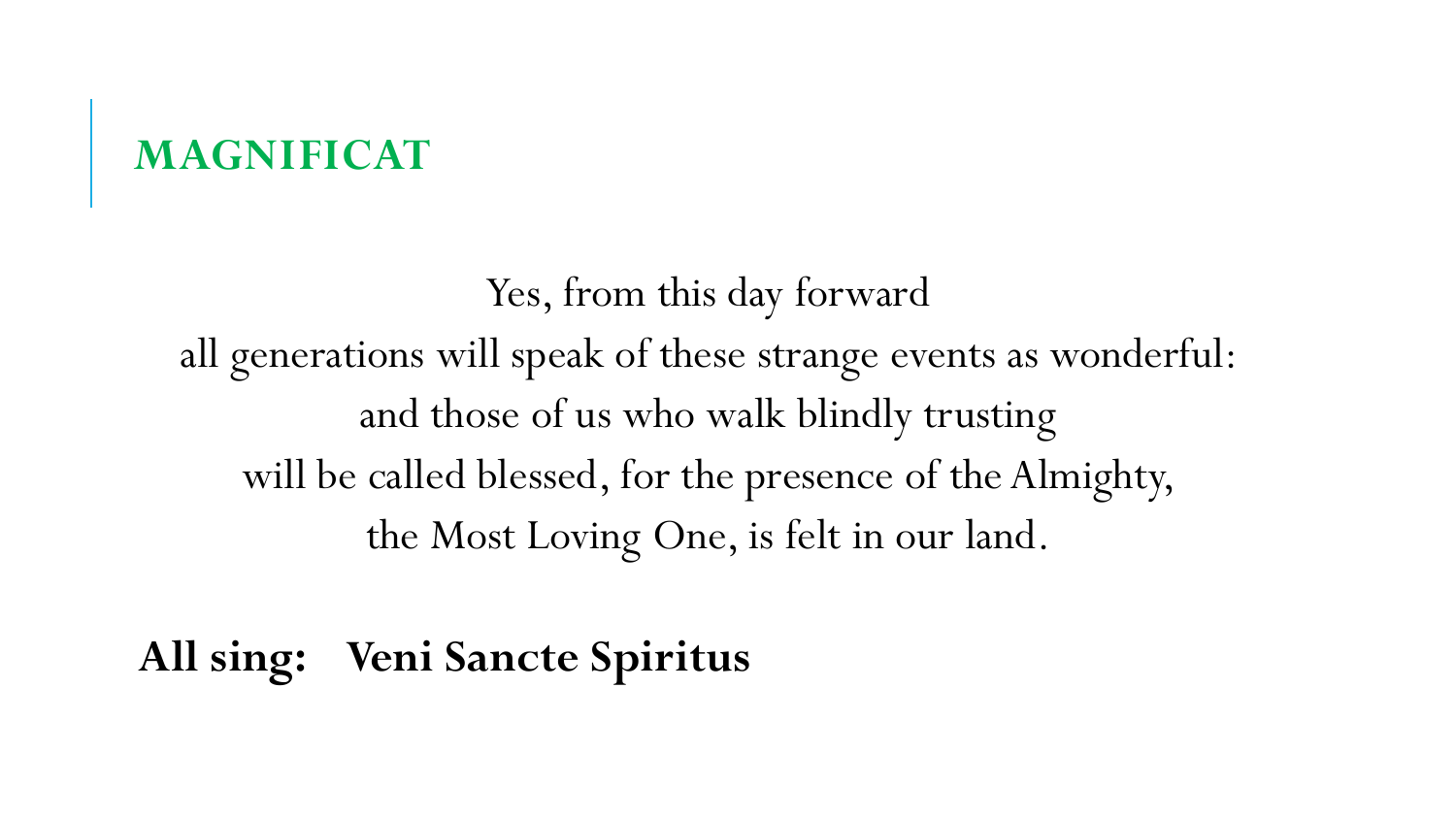We are shown the power of touching and simply being open to each other: our proud imaginings of the high place of our chosen nation are scattered and ground down.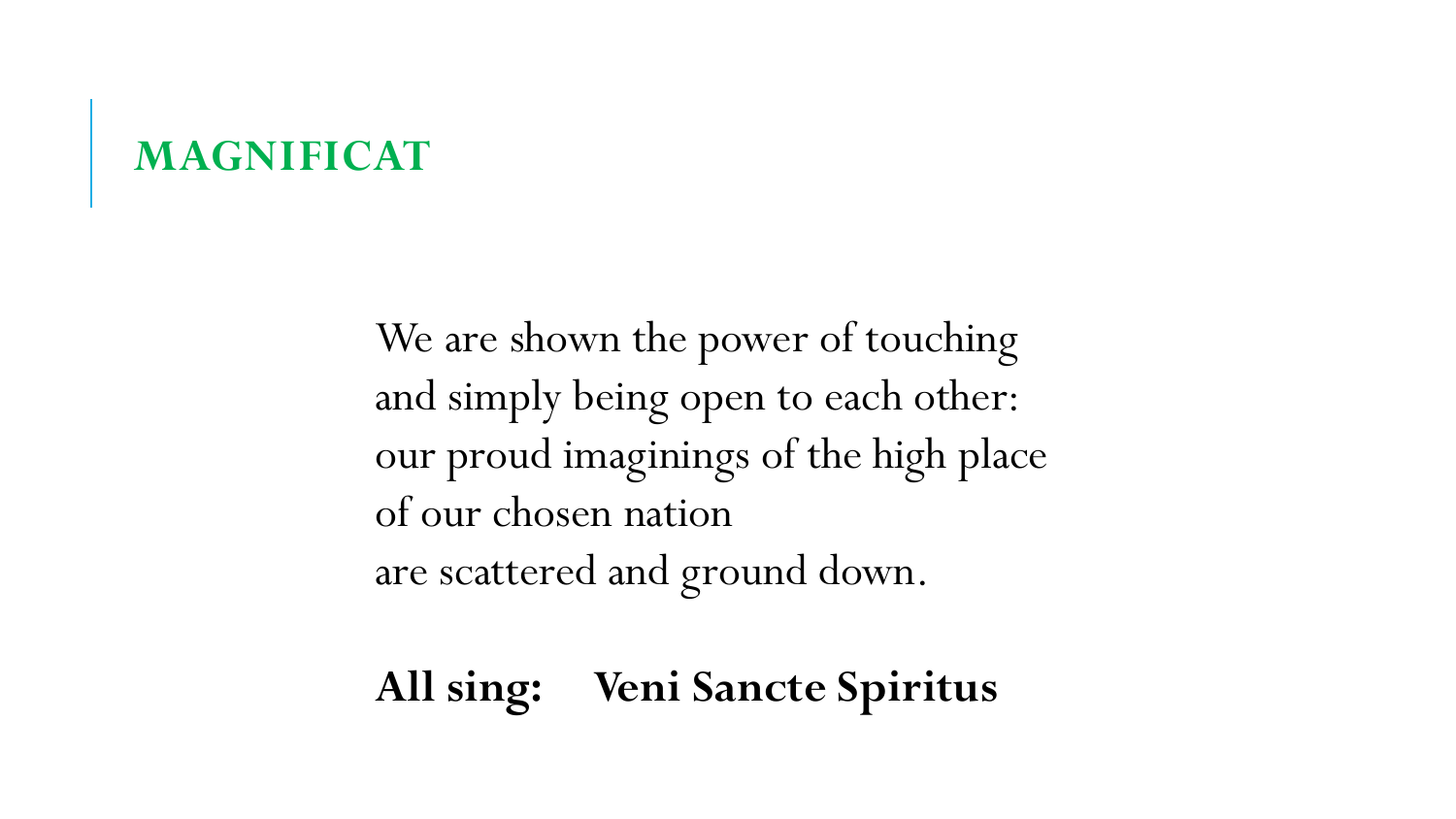The warrior-king we expected to establish us on earth as uncontested righteous power has not come, and we see instead the promised messenger with dusty feet and hidden words.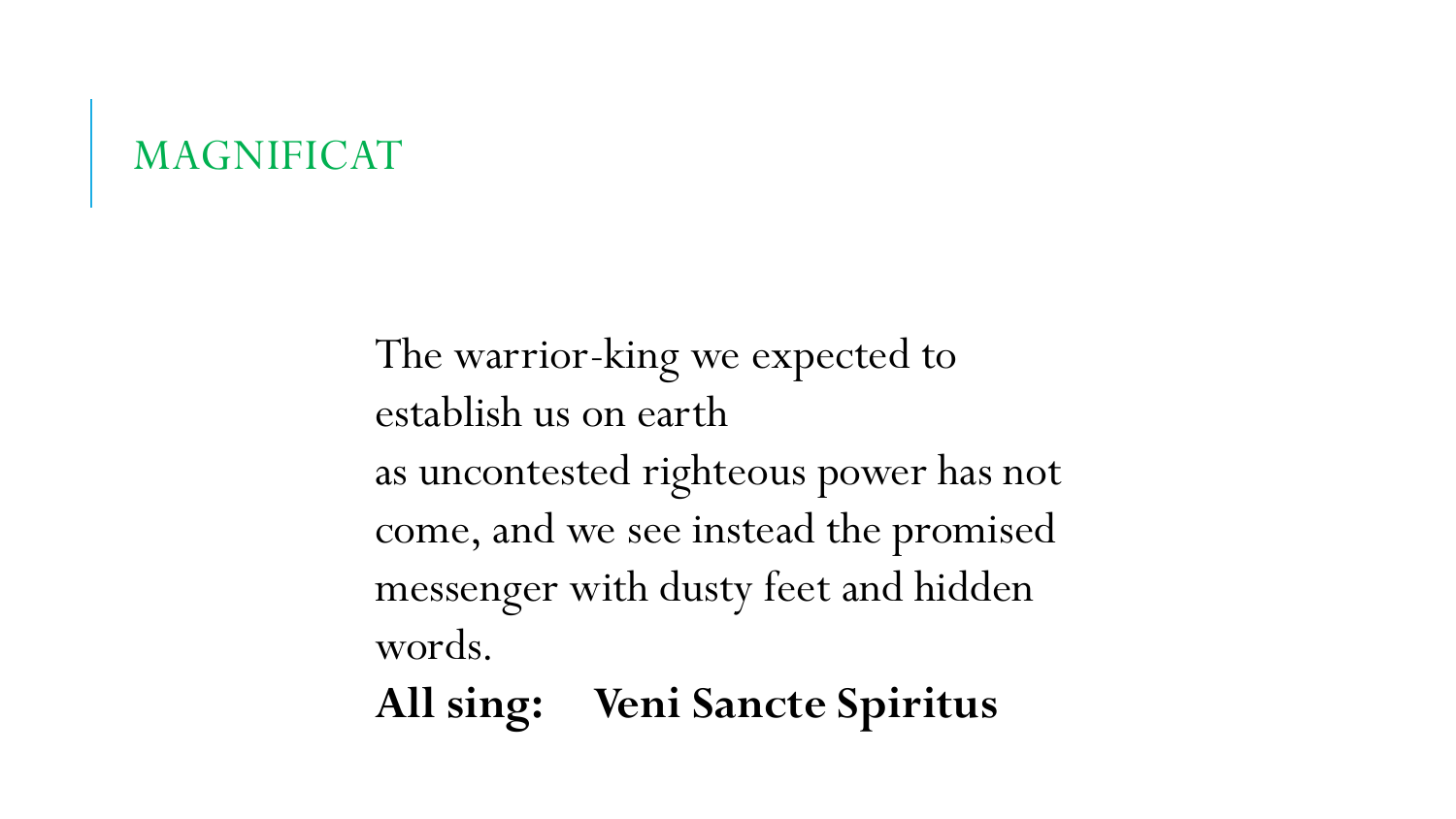They hungry of heart are fed with enabling love.

In places where there was a need people now give to others from their abundance. The rich are troubled and rumble of revenge.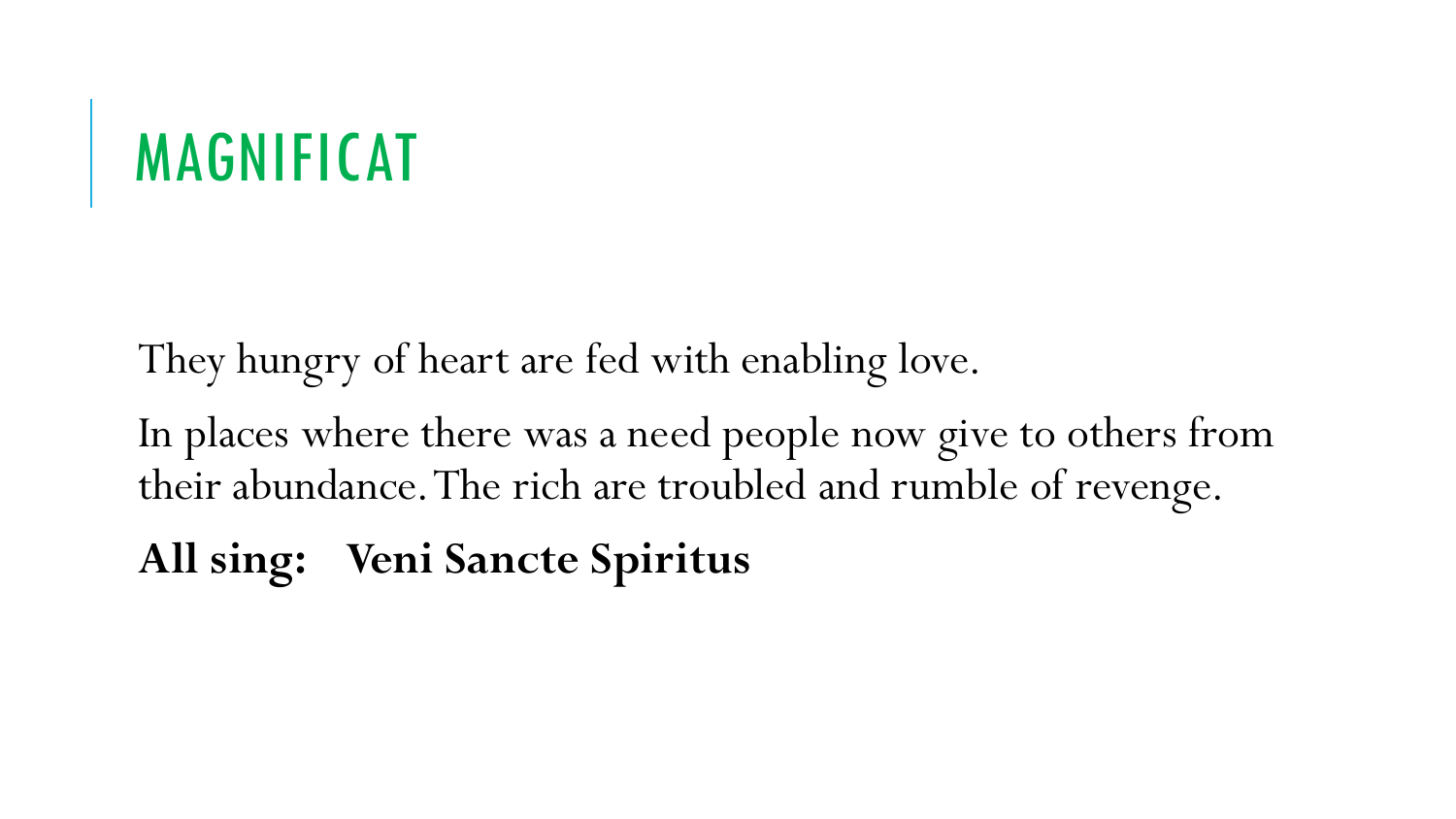You have come, O trusted God, because we have summoned you to help us.